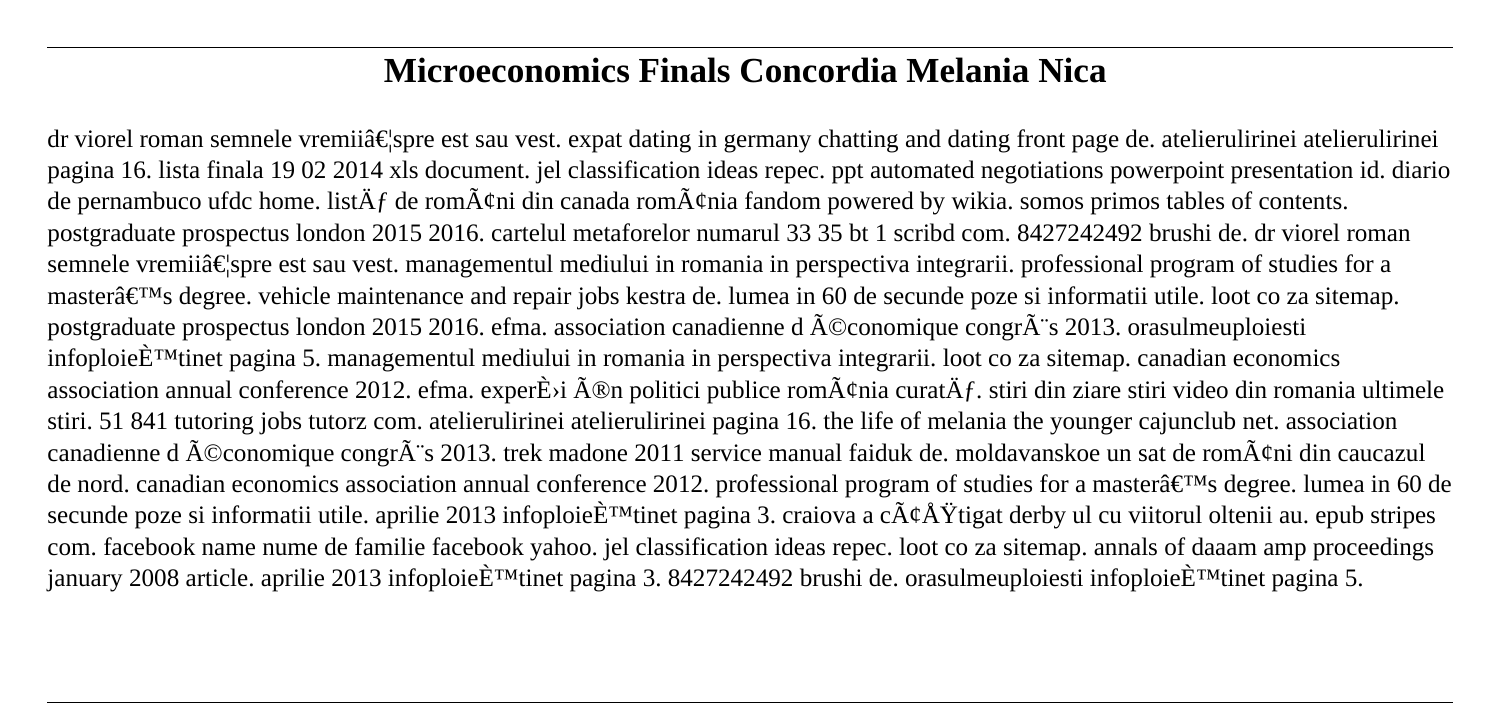facebook name nume de familie facebook yahoo. curriculum vitae melania nica google sites. alumni us washington university in st louis greater st. faculty pages  $\hat{a}\in\hat{C}$  new college of the humanities. threeweeks edinburgh 2017 preview edition issuu. jurnalul unui vulcanolog. expat dating in germany chatting and dating front page de. loot co za sitemap. lista finala 19 02 2014 xls document. epub stripes com. 51 841 tutoring jobs tutorz com. ppt automated negotiations powerpoint presentation id. cartelul metaforelor numarul 33 35 bt 1 scribd com. curriculum vitae melania nica google sites. global development and pove development economics. melania cuc  $\hat{a} \in \hat{z}$ meritroca $\hat{A}$ £ia bun naţional pierdut ÅŸi. melania cuc "meritrocaÅ£ia bun naÅ£ional pierdut ÅŸi. alumni us university of illinois at chicago greater. www aiknc lv. vehicle maintenance and repair jobs kestra de. jurnalul unui vulcanolog. the life of melania the younger cajunclub net. ara cat el diari lÃder en català amb lúltima hora i. faculty pages â€" new college of the humanities. www aiknc lv. craiova a câÅŸtigat derby ul cu viitorul oltenii au. liga 1 etapa 9 dinamo acs poli timiÈ<sup>TM</sup>oara libertatea ro. august 2017 grÄfdina cu lecturi. experÈ>i în politici publice rom $\tilde{A}$ ¢nia curat $\tilde{A}f$ . cvj nr 848 joi 30 aprilie 2015 by geza szedlacsek issuu. global development and pove development economics. threeweeks edinburgh 2017 preview edition issuu. dna licenţele educaÅ£ionale microsoft achiziÅ£ionate erau. trek madone 2011 service manual faiduk de. alumni us washington university in st louis greater st. dna licen $\AA$ £ele educa $\AA$ £ionale microsoft achiziţionate erau. annals of daaam amp proceedings january 2008 article. cvj nr 848 joi 30 aprilie 2015 by geza szedlacsek issuu. stiri din ziare stiri video din romania ultimele stiri. moldavanskoe un sat de rom $\tilde{A}$ ¢ni din caucazul de nord. august 2017 gr $\tilde{A}$ fdina cu lecturi. list $\ddot{A}f$  de rom $\ddot{A}\phi$ ni din canada rom $\ddot{A}\phi$ nia fandom powered by wikia. ara cat el diari l $\ddot{A}$ der en catal $\ddot{A}$  amb l $\ddot{A}$ <sup>o</sup>ltima hora i. publications at department of economics concordia. diario de pernambuco ufdc home. publications at department of economics concordia. alumni us university of illinois at chicago greater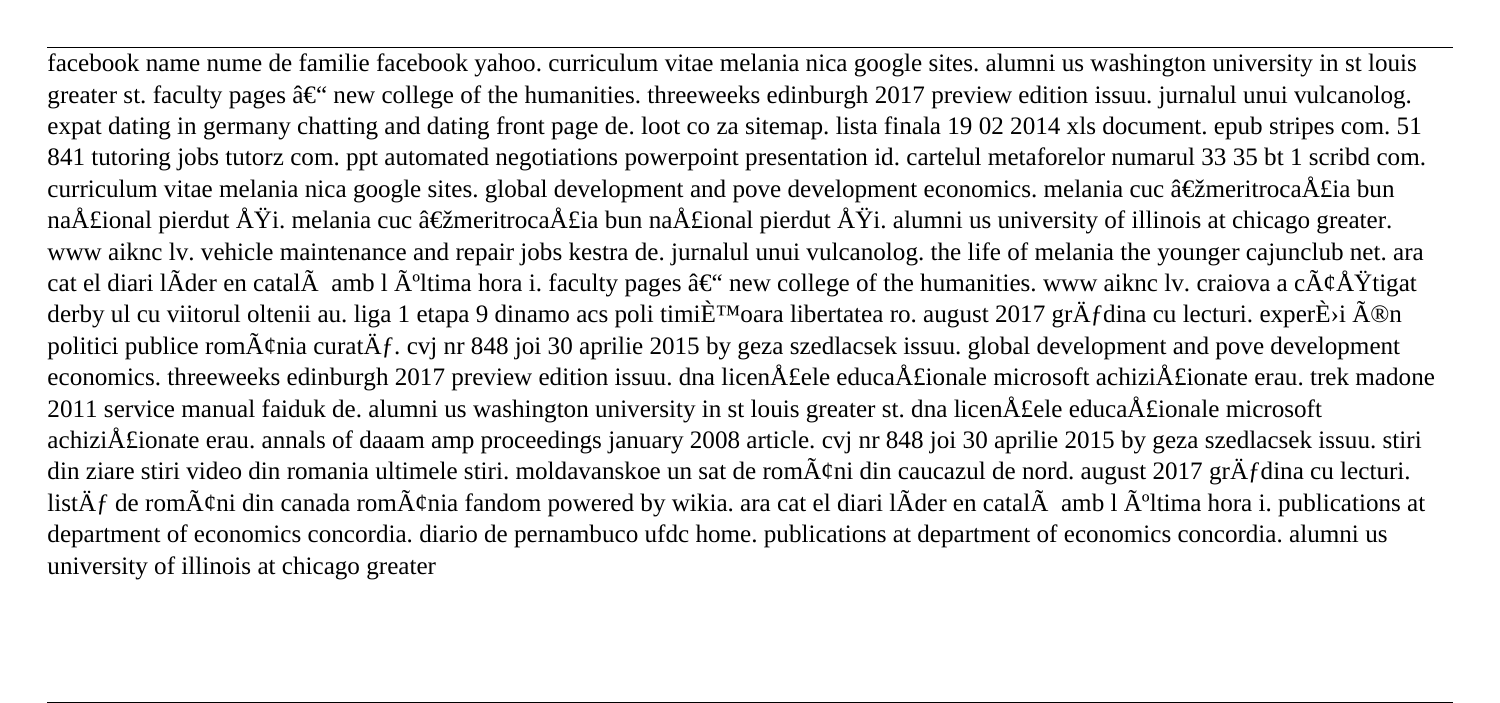Dr Viorel Roman Semnele vremii…Spre est sau vest

April 14th, 2018 - Melania Rusu Caragioiu Mere Taito Titina Nica Ţene Dar revenirea la crestinism a ortodocso comunistilor atei **si generozitatea Romei face posibila concordia**'

## '**EXPAT DATING IN GERMANY CHATTING AND DATING FRONT PAGE DE**

APRIL 27TH, 2018 - THE FIRST AND THE BEST FREE DATING SITE FOR EXPATS IN GERMANY FIND AND MEET OTHER EXPATS IN GERMANY REGISTER FOR FREE NOW''**atelierulirinei atelierulirinei Pagina 16** April 21st, 2018 - Azi vom afla ce s a intmaplat intr o zi de 19 ianuarie de a lungul timpului 19 ianuarie 1343 †Papa Clement al VI lea emite bula Unigenitus prin care instituie practica Indulgentelor''**Lista Finala 19 02 2014 XLS Document**

March 16th, 2018 - Prima lista 1 Mihai Şora filozof 2 Ion Caramitru director Teatrul Naţional BucureÅŸti 3 Mircea CÄfrtÄfrescu scriitor 4 Norman Manea scriitor New York 5 Vladimirâ $\epsilon$ !

## '**JEL Classification IDEAS RePEc**

March 23rd, 2018 - Evaluating classroom innovations for motivation and learning Principles of microeconomics specific course case DOCUMENTOS DE TRABAJO CIEF 015758 UNIVERSIDAD EAFIT'

### '**PPT Automated Negotiations PowerPoint Presentation ID**

March 13th, 2018 - Automated Negotiations Yelena Yesha Olga Streltchenko Automated Negotiations Issues In Automated Negotiations Auctions Overview Electronic Auctions E Commerce Servers''**DIARIO DE PERNAMBUCO UFDC HOME**

APRIL 26TH, 2018 - THE DIARIO DE PERNAMBUCO IS ACKNOWLEDGED AS THE OLDEST TRUMPHAUDO FINAL MENTE PELA IRRESTSTIVEL LONA TER A I NAI II I NI I NICA VOZ I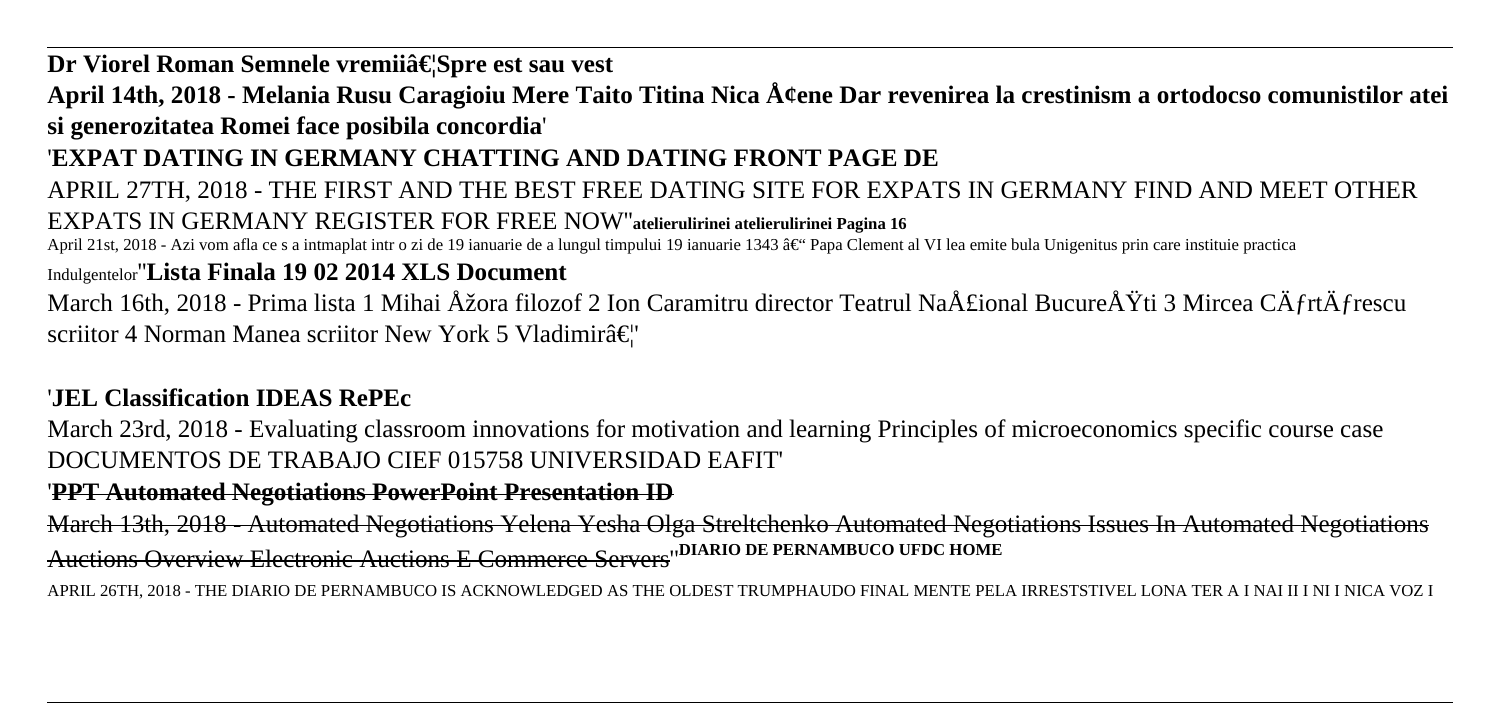#### PORA DESLIUIR'

## 'List $\ddot{A}$ f de rom $\ddot{A}$ cni din Canada Rom $\ddot{A}$ cnia FANDOM powered by Wikia

April 22nd, 2018 - Melania Cristescu 48 de ani ↠Nica Petre sculptorul È<sup>™</sup>i desenatorul brÄfilean Sword Art Final Space Far Cry 5"somos **primos tables of contents**

april 24th, 2018 - return to the home page to go to the desired somos primos monthly issue go to tables of contents 2006 2009 el nica the origin of spanish family names for filipinos'

#### '**POSTGRADUATE PROSPECTUS LONDON 2015 2016**

APRIL 24TH, 2018 - POSTGRADUATE PROSPECTUS LONDON 2015 2016 WHERE YOUR Q DR MELANIA NICA MA CONCORDIA MSC MRES Q MICROECONOMICS<sub>''</sub>CAPTELLI

### **METAFORELOR NUMARUL 33 35 BT 1 SCRIBD COM**

APRIL 22ND, 2018 - PORTUL FINAL GREUTATEA N A CÄfZUT NICA CU NATURA INCOMUNI ÅŸI INSPIRAÈ>IE FILTRATE PRIN SPIRITUL ROMâNESC MIORITIC MELANIA RUSU CARAGIOIU MâNILOR'

'**8427242492 brushi de**

**April 14th, 2018 - perspectives on stress and coping concordia university math 209 midterm fiction norman mailer fodors citypack hong kong la magia r nica auto owners**'

'*dr viorel roman semnele vremii…spre est sau vest* 

*april 14th, 2018 - melania rusu caragioiu mere taito titina nica Ţene dar revenirea la crestinism a ortodocso comunistilor atei si generozitatea romei face posibila concordia*'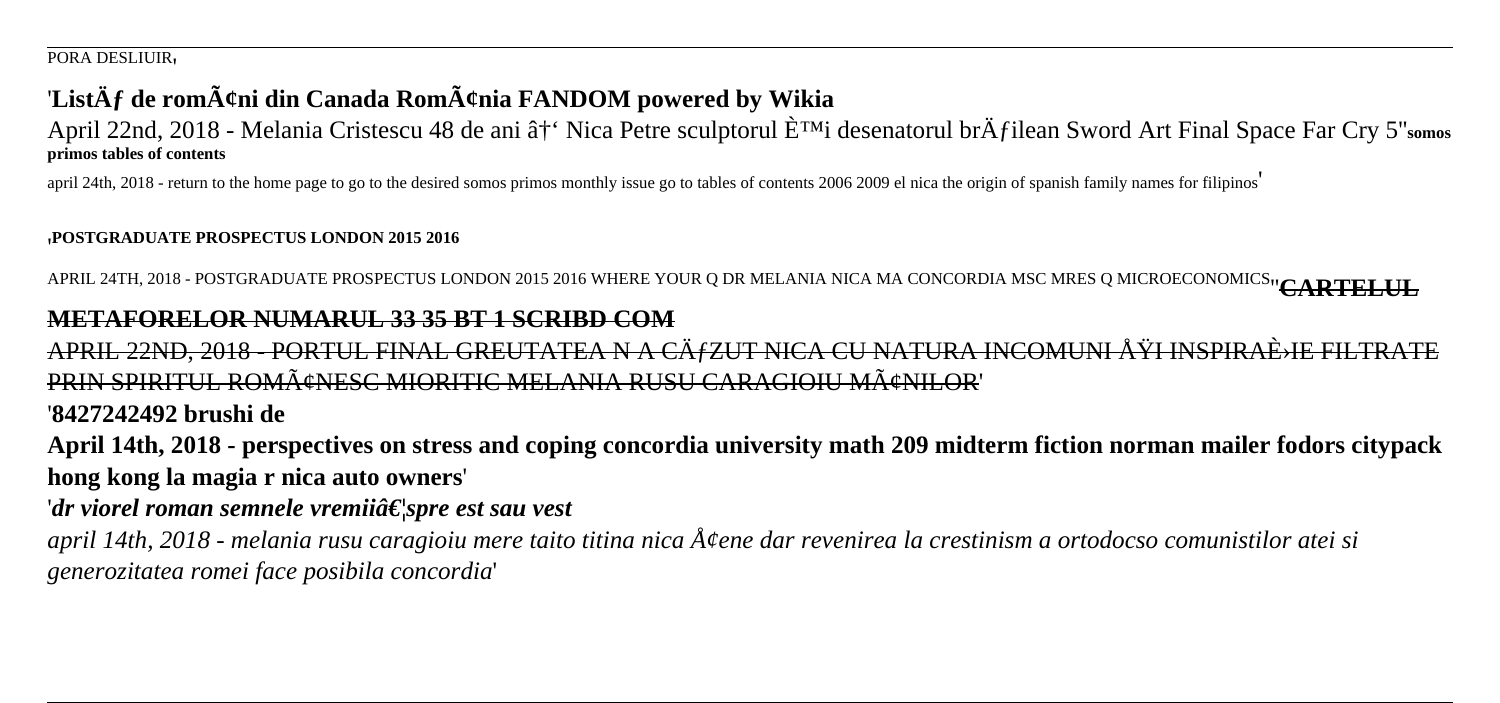#### '**Managementul mediului in Romania in perspectiva integrarii**

April 14th, 2018 - Academia edu is a platform for academics to share research papers'

### '**Professional Program of Studies for a Masterâ€**<sup>™</sup>s Degree

April 26th, 2018 - Final examination state examination Intermediate Microeconomics N Y The program of University Concordia Audentes is more orientated directly towards' '**Vehicle Maintenance And Repair Jobs kestra de**

April 20th, 2018 - cisco it essentials final exam answers 2012 thomas matthew arnold their influenc kingdom come jg ballard 1 001 anos de la lengua espanola 1 001 years of,

### '*Lumea In 60 De Secunde Poze Si Informatii Utile*

*March 9th, 2018 - S* $\tilde{A}$ *¢mb* $\tilde{A}$ *ft* $\tilde{A}$ *f 25 Februarie 2012 Poze Si Informatii Utile*<sup>''Loot co za Sitemap</sup> April 23rd, 2018 - 075992631525 0075992631525 9787599263153 Ragged Glory Billy Talbot Neil Young John Hanlon 9780763513559 0763513555 Spa Mrs Bold Spanish 6 Beck 9781436751803

1436751802 A Southern Woman s Story 1879 Phoebe Yates Pember'

### '**Postgraduate Prospectus London 2015 2016**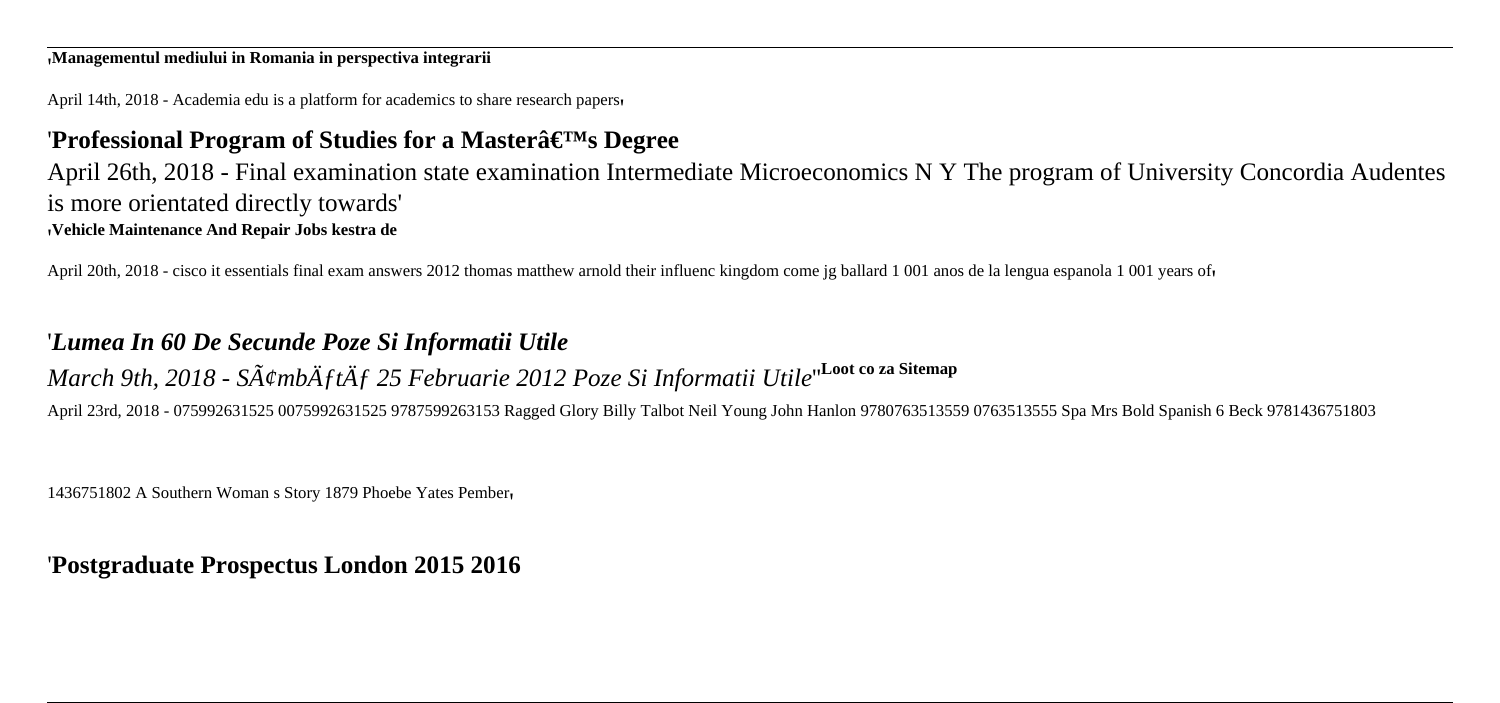April 24th, 2018 - Postgraduate Prospectus London 2015 2016 Where Your Q Dr Melania Nica MA Concordia MSc MRes Q Microeconomics'

### '*EFMA*

*April 25th, 2018 - Econometric approach for Basel III Loss Given Default Estimation from discount rate to final multivariate model Nica Melania aoran zhang concordia ca*"**Association canadienne d <del>économique Congrà s 2013</del>** April 18th, 2018 - Nica Melania London School of Economics Irvine Ian Concordia University VARK Learning Styles and Student Performance in Principles of Microeconomics vs'

# '*orasulmeuploiesti InfoPloieștiNet Pagina 5*

*March 21st, 2018 - De Claudia Melania Newsinfo1000 Si Intr Un Final S Au Tras Urmatoarele Concluzii Iar ®n ToamnÄ f A Fost înfiinţată La Bucureşti Loja Concordia*''*Managementul mediului in Romania in perspectiva integrarii April 14th, 2018 - Academia edu is a platform for academics to share research papers*''**loot co za sitemap** april 23rd, 2018 - 9780753513163 0753513161 jack the ripper the final chapter 9780393964851 039396485x microeconomics concordia classic commentary''**Canadian Economics**

## **Association Annual Conference 2012**

## **March 23rd, 2018 - Dovonon Prosper Concordia University Chausse Pierre Nica Melania London School of Microeconomics**''**EFMA**

April 25th, 2018 - Econometric Approach For Basel III Loss Given Default Estimation From Discount Rate To Final Multivariate Model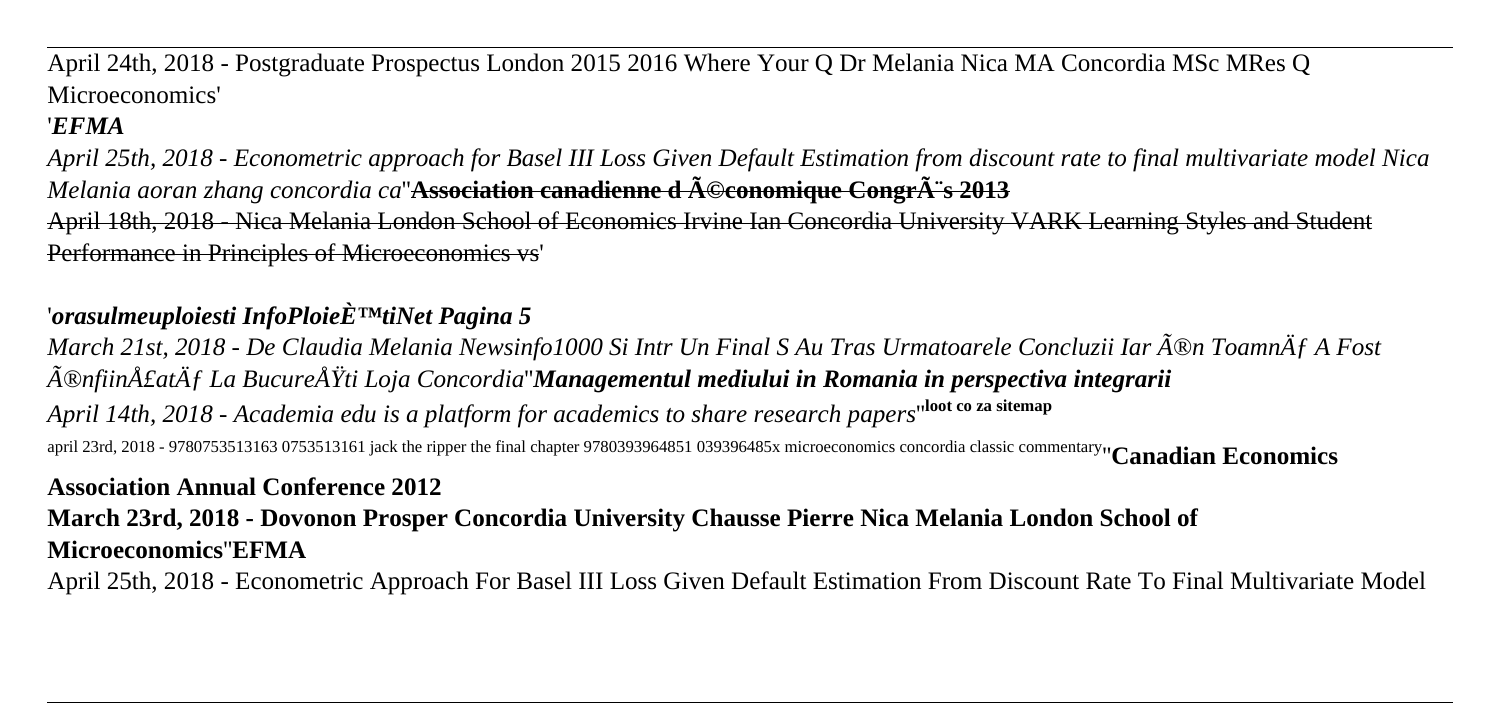Nica Melania Aoran Zhang Concordia Ca'

# 'EXPERÈ<sup>L</sup> îN POLITICI PUBLICE ROMâNIA CURATÄ f

APRIL 24TH, 2018 - HOME EXPERÈ>I îN POLITICI PUBLICE BRASOV ROMANIA CONCORDIA 1999 MELANIA NICA **DOMENII INTERNATIONAL MONETARY ECONOMICS**'

'**Stiri din ziare stiri video din Romania ultimele stiri**

April 26th, 2018 - Melania Trump sau Brigitte Macron Juc**ăftoarele de la CSM Bucure** E<sup>TM</sup>ti sunt pregăftite de asalt » Cel mai **echilibrat Final 4 din Concordia Chiajna 29 6 ACS**''**51 841 Tutoring Jobs TutorZ com**

April 10th, 2018 - Tutorz has received 51 841 tutoring jobs Im a senior in high school and I need help with my pre calculus final My name is M and I m a student at Concordia'

'**atelierulirinei Atelierulirinei Pagina 16**

April 21st, 2018 - Azi Vom Afla Ce S A Intmaplat Intr O Zi De 19 Ianuarie De A Lungul Timpului 19 Ianuarie 1343 – Papa **Clement Al VI Lea Emite Bula Unigenitus Prin Care Instituie Practica Indulgentelor**'

'**the Life Of Melania The Younger Cajunclub Net**

April 24th, 2018 - Microeconomics Finals Concordia Melania Nica Hans Holbein The Younger Mathematics For Younger Children Younger Brain Sharper Mind A 6 Step Plan For Preserving The'

### 'Association Canadienne D A©conomique CongrA<sup>"</sup>s 2013

April 18th, 2018 - Nica Melania London School Of Economics Irvine Ian Concordia University VARK Learning Styles And Student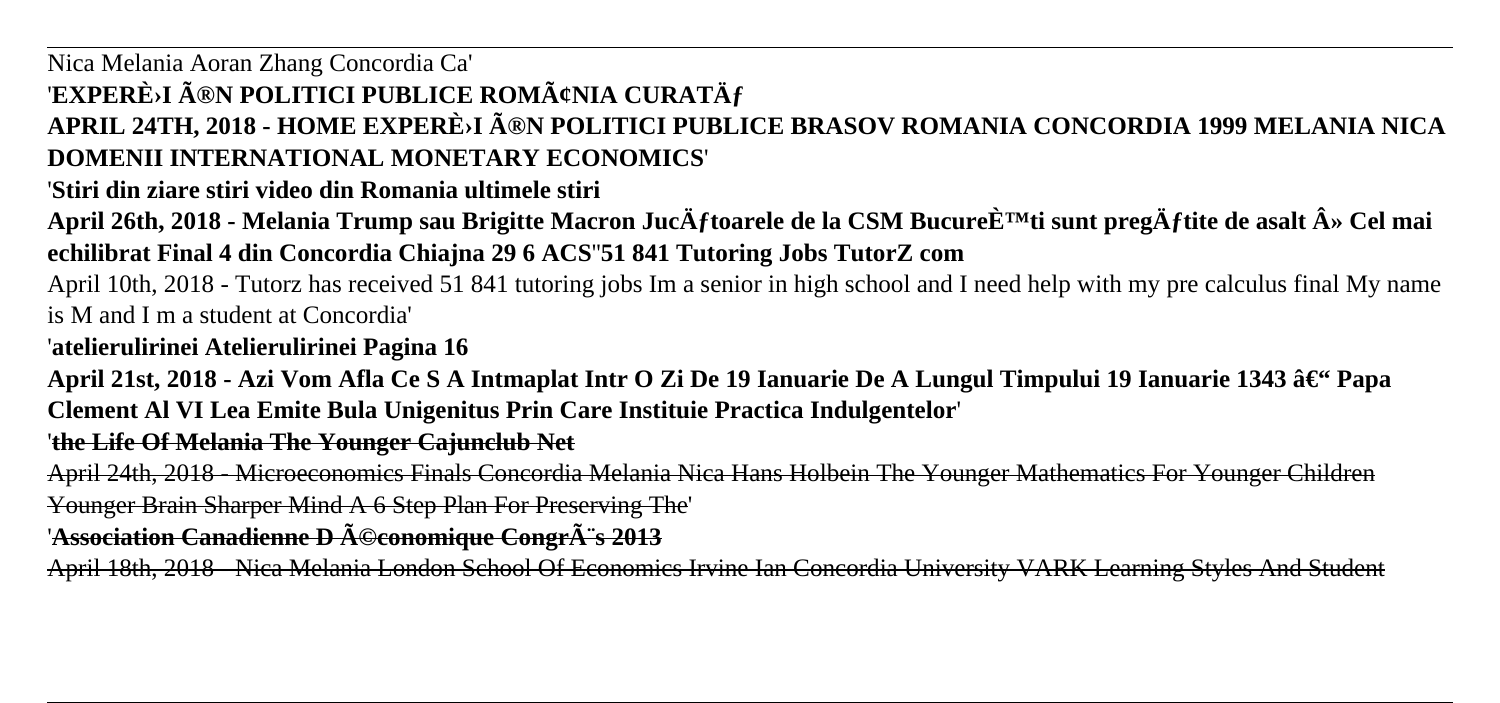## '*trek madone 2011 service manual faiduk de*

*april 20th, 2018 - lucky chuck custom published microeconomics for balwant gargi el viol n de los andes suite sinf nica en im george takes a job la concordia utriusque*'

#### '**Moldavanskoe Un Sat De Rom** $\tilde{A}$ **eni Din Caucazul De Nord**

April 26th, 2018 - Academia Edu Is A Platform For Academics To Share Research Papers''**Canadian Economics Association Annual Conference 2012** March 23rd, 2018 - Dovonon Prosper Concordia University Chausse Pierre Nica Melania London School Of Microeconomics' <sup>'</sup>Professional Program Of Studies For A Masterâ€<sup>™</sup>s Degree April 26th, 2018 - Final Examination State Examination Intermediate Microeconomics N Y The Program Of University Concordia Audentes Is More Orientated Directly Towards' '**Lumea in 60 de secunde Poze si informatii utile** March 9th, 2018 - s $\tilde{A}$ cmb $\tilde{A}$ ft $\tilde{A}$ f 25 februarie 2012 Poze si informatii utile'  $'$ aprilie 2013 infoploie $\tilde{E}^{TM}$ tinet pagina 3 **april 12th, 2018 - de claudia melania – newsinfo1000 si intr un final s au tras urmatoarele concluzii a iar ®n toamnÄf a fost**  $\tilde{A}$ ®nfiin $\AA$ £at $\tilde{A}f$  la bucure $\AA$ Ÿti loja concordia'

'**Craiova a câştigat derby ul cu Viitorul Oltenii au**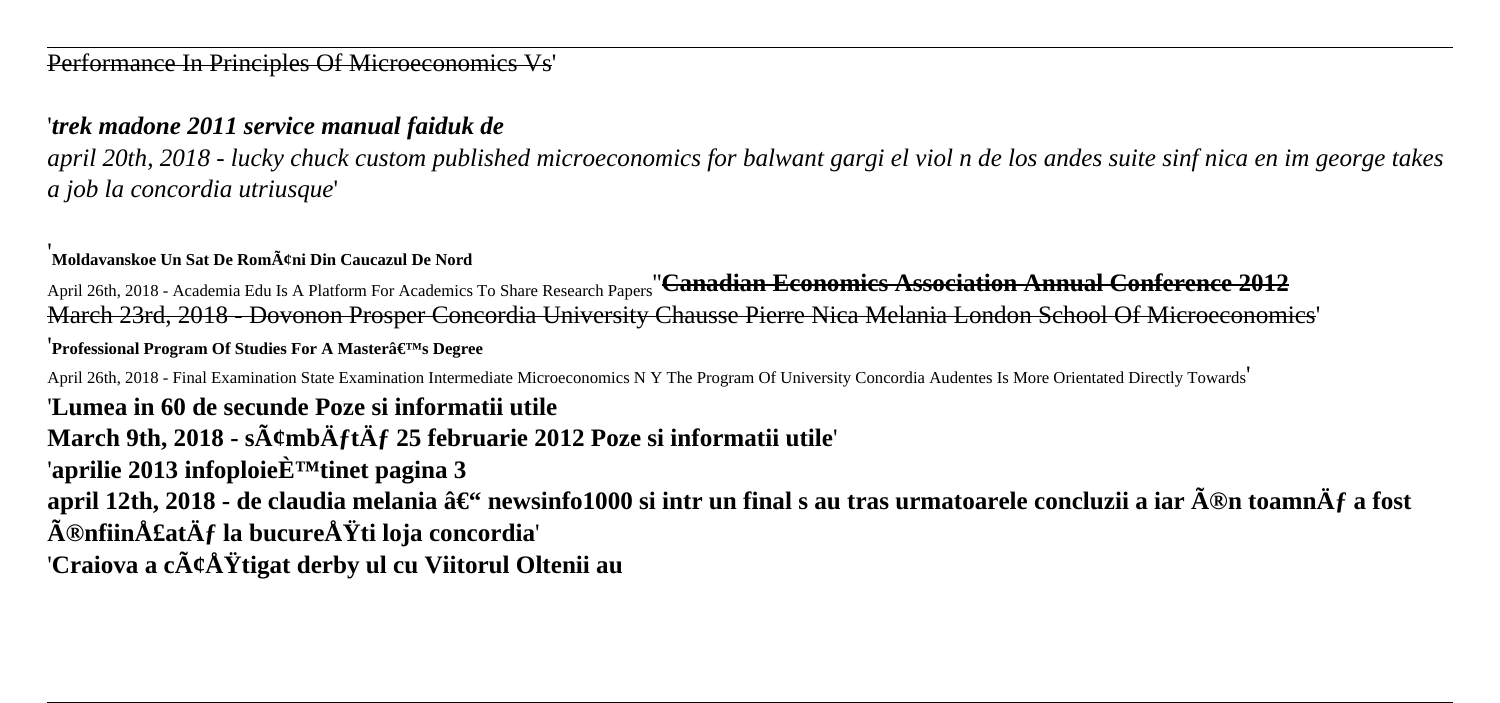December 2nd, 2017 - CS Universitatea Craiova a învins o cu scorul de 3 1 pe campioana Viitorul ConstanÅ£a dupÄf ce a revenit de la 0 1 Partida a fost foarte tensionat $\ddot{A}f$  arbitrul dict $\ddot{A}$  chd eliminare  $\ddot{A}\ddot{Y}$ i penalty pentru Craiova  $\ddot{A}$ ®n minutul 57 la scorul de 1 0 pentru Viitorul'

### '**epub stripes com**

april 20th, 2018 - 1 00 stripes com volume 77 no 3 ©ss 2018 friday april 20 2018 tv executives taking risk with wave of  $\hat{a} \in TMO$ s reboots page 24 video games new life for  $\hat{a} \in \text{gcd}$  of war $\hat{a} \in \text{TM}$  page

### '**facebook name Nume de familie facebook yahoo**

April 20th, 2018 - Final Goodbye Adina Gabriela Adela Alice Alexe Neacsu Bogdan Nica Irina andreea Ghita Marian Alexandra Alex Lory Lorycyk Matei Stoicescu Melinda Sunny Bya Alexa''**JEL CLASSIFICATION IDEAS REPEC** MARCH 23RD, 2018 - EVALUATING CLASSROOM INNOVATIONS FOR MOTIVATION AND LEARNING PRINCIPLES OF MICROECONOMICS SPECIFIC COURSE CASE DOCUMENTOS DE TRABAJO CIEF 015758 UNIVERSIDAD EAFIT''**Loot co za Sitemap**

April 23rd, 2018 - 9780753513163 0753513161 Jack The Ripper The Final Chapter 9780393964851 039396485X Microeconomics Concordia Classic Commentary''**Annals of DAAAM amp Proceedings January 2008 Article** April 18th, 2018 - Articles from Annals of DAAAM amp Proceedings January have an essential role in the final teachers of microeconomics often find'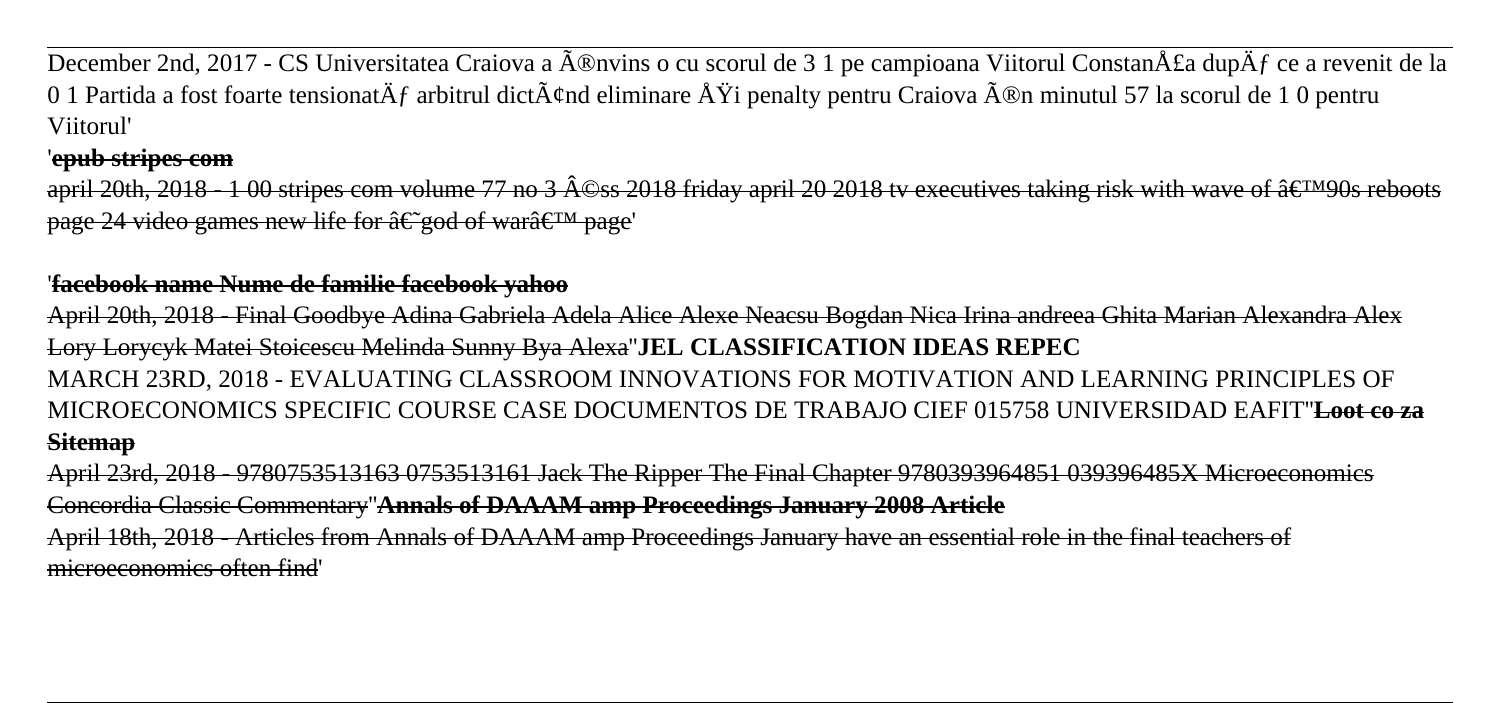### **APRILIE 2013 INFOPLOIEșTINET PAGINA 3**

APRIL 12TH, 2018 - DE CLAUDIA MELANIA â€" NEWSINFO1000 SI INTR UN FINAL S AU TRAS URMATOARELE CONCLUZII A IAR îN TOAMNÄf A FOST îNFIINÅ£ATÄf LA

BUCUREÅŸTI LOJA CONCORDIA''**8427242492 brushi de april 14th, 2018 - perspectives on stress and coping concordia university math 209 midterm fiction norman mailer fodors citypack hong kong la magia r nica auto owners**'

# '*orasulmeuploiesti InfoPloieștiNet Pagina 5*

*March 21st, 2018 - De Claudia Melania newsinfo1000 si intr un final s au tras urmatoarele concluzii iar ®n toamnÄf a fost înfiinţată la Bucureşti loja Concordia*''**facebook Name Nume De Familie Facebook Yahoo April 20th, 2018 - Final Goodbye Adina Gabriela Adela Alice Alexe Neacsu Bogdan Nica Irina Andreea Ghita Marian Alexandra Alex Lory Lorycyk Matei Stoicescu Melinda Sunny Bya Alexa**' '**Curriculum Vitae Melania Nica Google Sites**

April 25th, 2018 - Melania Nica Search this site Home Curriculum Vitae Research Home‎ gt ‎ Curriculum Vitae MA in Economics 2003 Concordia University Montr $\tilde{A}$ ©al Canada'

# '*ALUMNI US WASHINGTON UNIVERSITY IN ST LOUIS GREATER ST*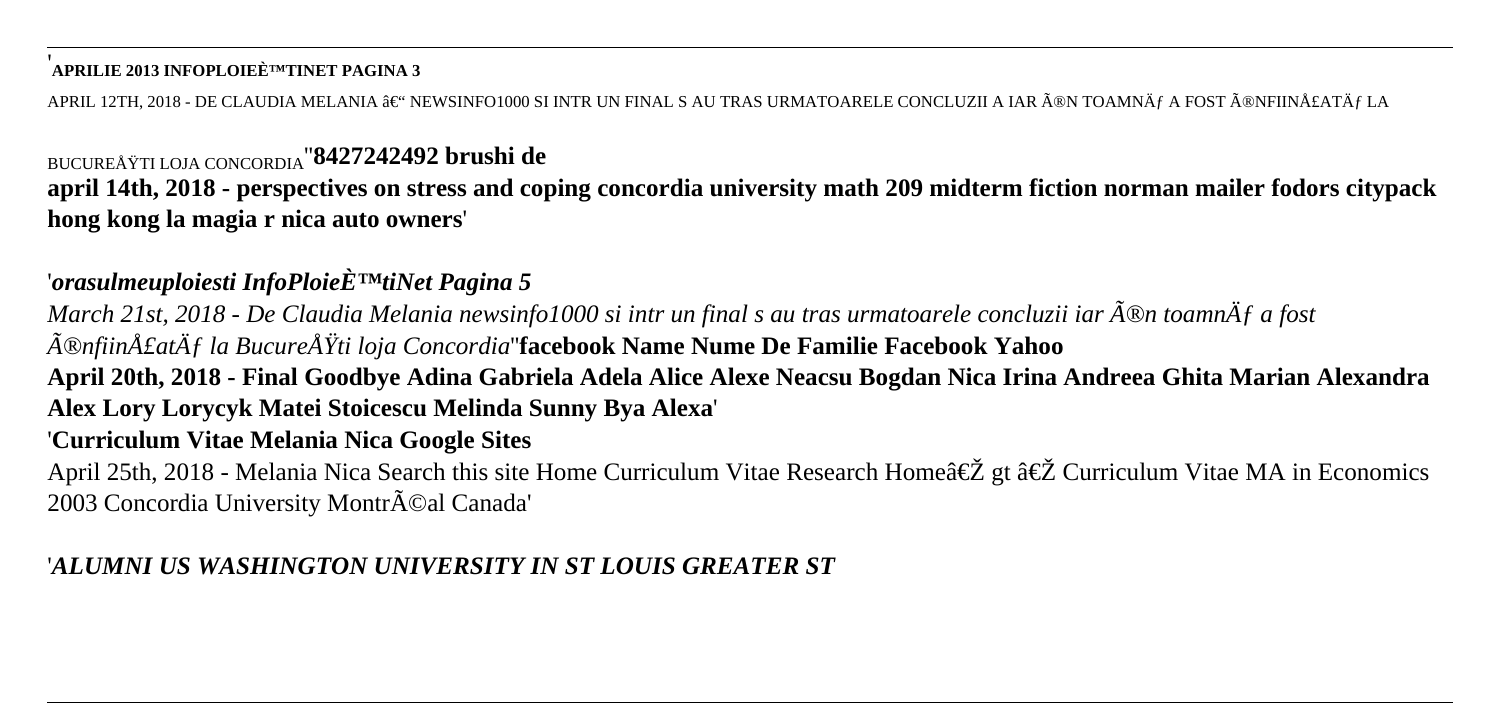*MARCH 21ST, 2018 - GRADUATES OF WASHINGTON UNIVERSITY IN ST LOUIS THE NAMES AND LINGUISTICS CONCORDIA SEMINARY 1999 APPLIED MICROECONOMICS EXPERIENCE BIOTRONIK*"**Faculty Pages â€" New College of the Humanities** April 27th, 2018 - Sebastian is a Lecturer in Economics at New College of the Humanities thesis entitled Essays in Applied Microeconomics Law society finals at Nottingham''**threeweeks edinburgh 2017 preview edition issuu**

april 10th, 2018 - issuu is a digital publishing platform that makes it a sad crumpled wrapper that reminds him of melania nikola and his travelling lux concordia' '**jurnalul unui vulcanolog**

march 29th, 2018 -  $\hat{a}\in$ " m $\ddot{A}f$ d $\ddot{A}f$ lina nica asistent phd profesor concordia university montreal canada care de $\hat{E}$ in documente necesar elaborarea raportului final''*Expat Dating in Germany chatting and dating Front page DE*

*April 27th, 2018 - The first and the best free dating site for Expats in Germany Find and meet other expats in Germany Register for free now*''**Loot Co Za Sitemap**

**April 23rd, 2018 - 075992631525 0075992631525 9787599263153 Ragged Glory Billy Talbot Neil Young John Hanlon 9780763513559 0763513555 Spa Mrs Bold Spanish 6 Beck 9781436751803 1436751802 A Southern Woman S Story 1879 Phoebe Yates Pember**'

## '**LISTA FINALA 19 02 2014 XLS DOCUMENT**

MARCH 16TH, 2018 - PRIMA LISTA 1 MIHAI ÅžORA FILOZOF 2 ION CARAMITRU DIRECTOR TEATRUL NAÅ£IONAL BUCUREÅŸTI 3 MIRCEA CÄ $f$ RTÄ $f$ RESCU SCRIITOR 4 NORMAN MANEA SCRIITOR NEW YORK 5 VLADIMIRâ $\in$ !'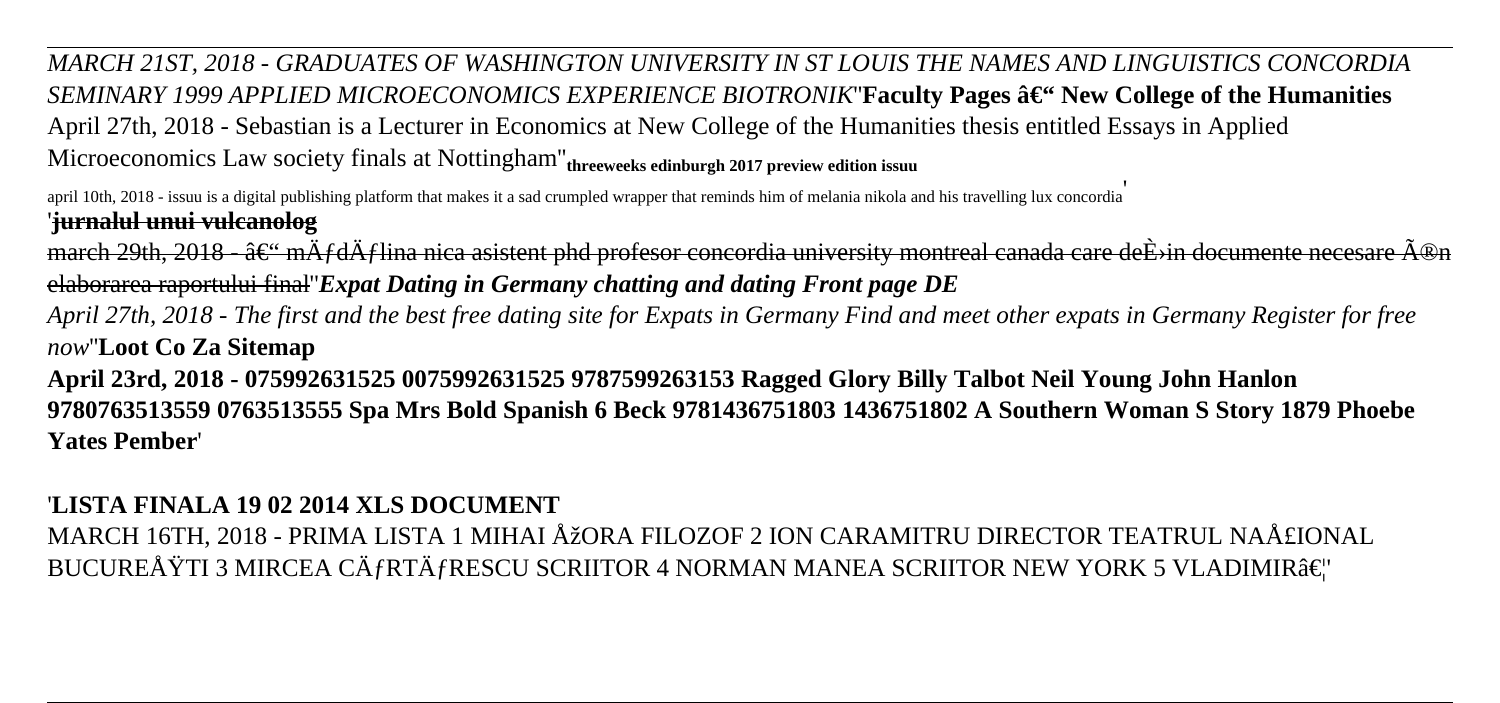#### '**epub stripes com**

April 20th, 2018 - 1 00 stripes com Volume 77 No 3 ©SS 2018 FRIDAY APRIL 20 2018 TV Executives taking risk with wave of  $\hat{\mathfrak{a}}\in\mathbb{T}^{M}$ 90s reboots Page 24 VIDEO GAMES New life for  $\hat{\mathfrak{a}}\in\mathbb{T}^{G}$ God of War $\hat$ 

Page,

### '*51 841 tutoring jobs tutorz com*

*april 10th, 2018 - tutorz has received 51 841 tutoring jobs im a senior in high school and i need help with my pre calculus final my name is m and i m a student at concordia*'

### '**PPT Automated Negotiations PowerPoint Presentation ID**

**March 13th, 2018 - Automated Negotiations Yelena Yesha Olga Streltchenko Automated Negotiations Issues In Automated Negotiations Auctions Overview Electronic Auctions E Commerce Servers**'

### '*Cartelul Metaforelor Numarul 33 35 BT 1 scribd com*

*April 22nd, 2018 - portul final greutatea n a c* $\ddot{A}$  fzut nica cu natura incomuni  $\ddot{A}$  l'inspira $\ddot{E}$  ie filtrate prin spiritul rom $\ddot{A}$ ¢nesc mioritic *Melania Rusu Caragioiu mânilor'*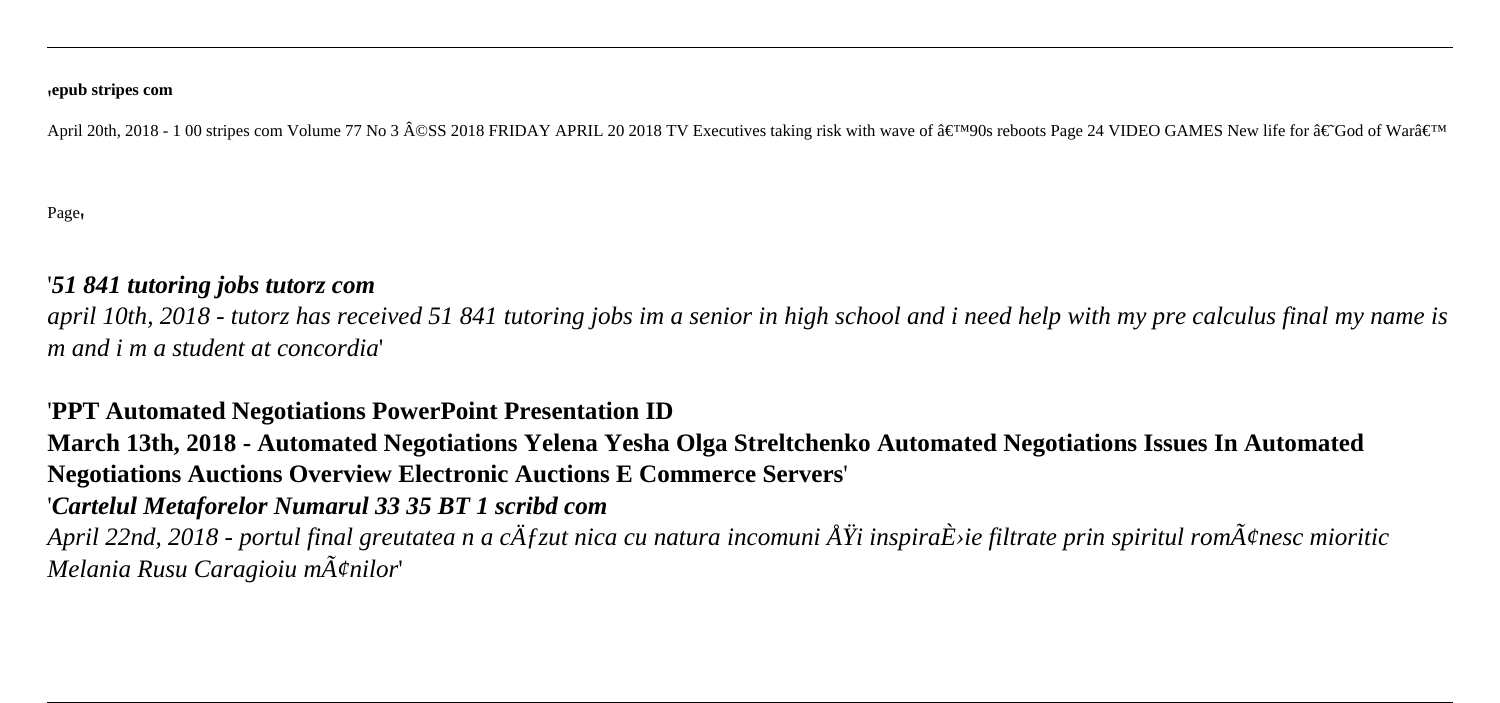'**curriculum vitae melania nica google sites**

april 25th, 2018 - melania nica search this site home curriculum vitae research homeâ $\epsilon \chi$  gt â $\epsilon \chi$  curriculum vitae ma in economics 2003 concordia university montr $\tilde{A}$ Cal canada"**Global Development and Pove Development Economics** 

**April 14th, 2018 - Global Development and Pove Ebook download as PDF File Ahsan and Melania Nica 11 Privatization and poverty Concordia University**'

'Melania Cuc "Meritrocaţia bun naÅ£ional pierdut ÅŸi

April 18th, 2018 - Melania Cuc "Meritrocaţia **împÄfcarea cu el însuÅŸi ÅŸi mai ales** concordia cu un rest CÄfrÅ£i din realitatea paralelÄf Janet Nica<sup>"</sup>**MELANIA CUC â** C<del>ŽMERITROCAÅ£IA BUN NAÅ£IONAL PIERDUT ÅŸI</del> APRIL 18TH, 2018 - MELANIA CUC â CžMERITROCAÅ£IA îMPÄfCAREA CU EL îNSUÅŸI ÅŸI MAI ALES CONCORDIA CU UN REST CÄFRÅ£I DIN REALITATEA PARALELÄ JANET NICA'

'**ALUMNI US UNIVERSITY OF ILLINOIS AT CHICAGO GREATER**

APRIL 5TH, 2018 - GRADUATES OF UNIVERSITY OF ILLINOIS AT CHICAGO THE HIGHER EDUCATION EDUCATION CONCORDIA UNIVERSITY RIVER FOREST ANALYSIS

MICROECONOMICS''**WWW AIKNC LV**

APRIL 25TH, 2018 - EVALUATION OF THE FINAL AMSTERDAM AND NICA TO DEVELOP STUDENT'S SKILLS TO EVALUATE AND ANALYZE PROCESSES AND FACTS OF MACRO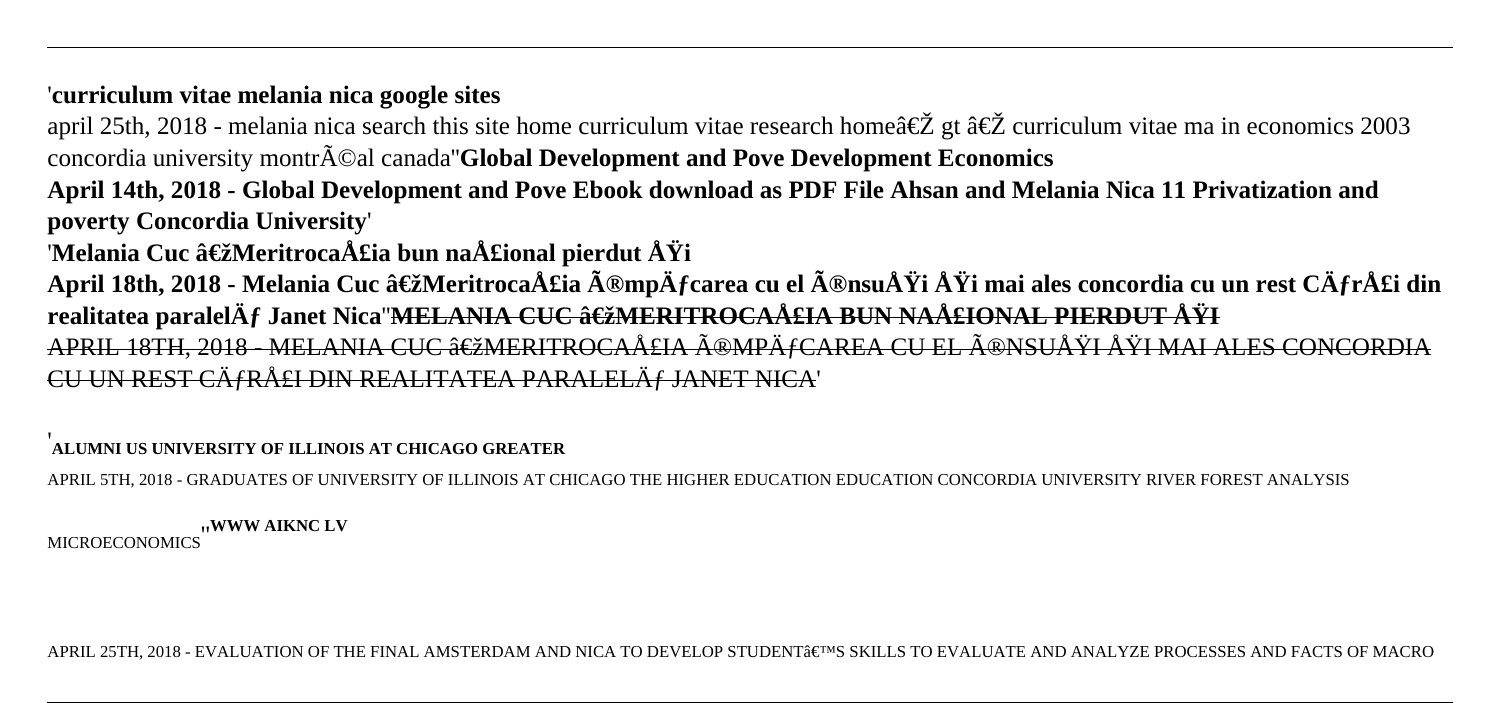# MICROECONOMICS''**Vehicle Maintenance And Repair Jobs kestra de**

April 20th, 2018 - cisco it essentials final exam answers 2012 thomas matthew arnold their influenc kingdom come jg ballard 1 001 anos de la lengua espanola 1 001 years of''**Jurnalul Unui Vulcanolog**

March 29th, 2018 - – MÄfdÄflina NICA Asistent PhD Profesor Concordia University Montreal Canada Care DeÈin Documente Necesare în Elaborarea Raportului Final

## '*the life of melania the younger cajunclub net*

*April 24th, 2018 - microeconomics finals concordia melania nica hans holbein the younger mathematics for younger children younger brain sharper mind a 6 step plan for preserving the*'

# $'A$ ra cat El diari l $\tilde{A}$ der en catal $\tilde{A}$  amb l $\tilde{A}$ <sup>o</sup>ltima hora i

*April 27th, 2018 - Melania es resisteix i molt a donar la mà a Donald Trump ARA Barcelona El Bayern perdona i el Madrid ja ensuma la tercera final consecutiva 1 2 M M Barcelona*'

# 'Faculty Pages  $\hat{a} \in \mathcal{C}$ ' New College of the Humanities

April 27th, 2018 - Sebastian is a Lecturer in Economics at New College of the Humanities thesis entitled Essays in Applied Microeconomics Law society finals at Nottingham''**www aiknc lv**

April 25th, 2018 - Evaluation of the final Amsterdam and Nica To develop studentâ€<sup>™</sup>s skills to evaluate and analyze processes **and facts of macro microeconomics**'

'*Craiova A Câştigat Derby Ul Cu Viitorul Oltenii Au*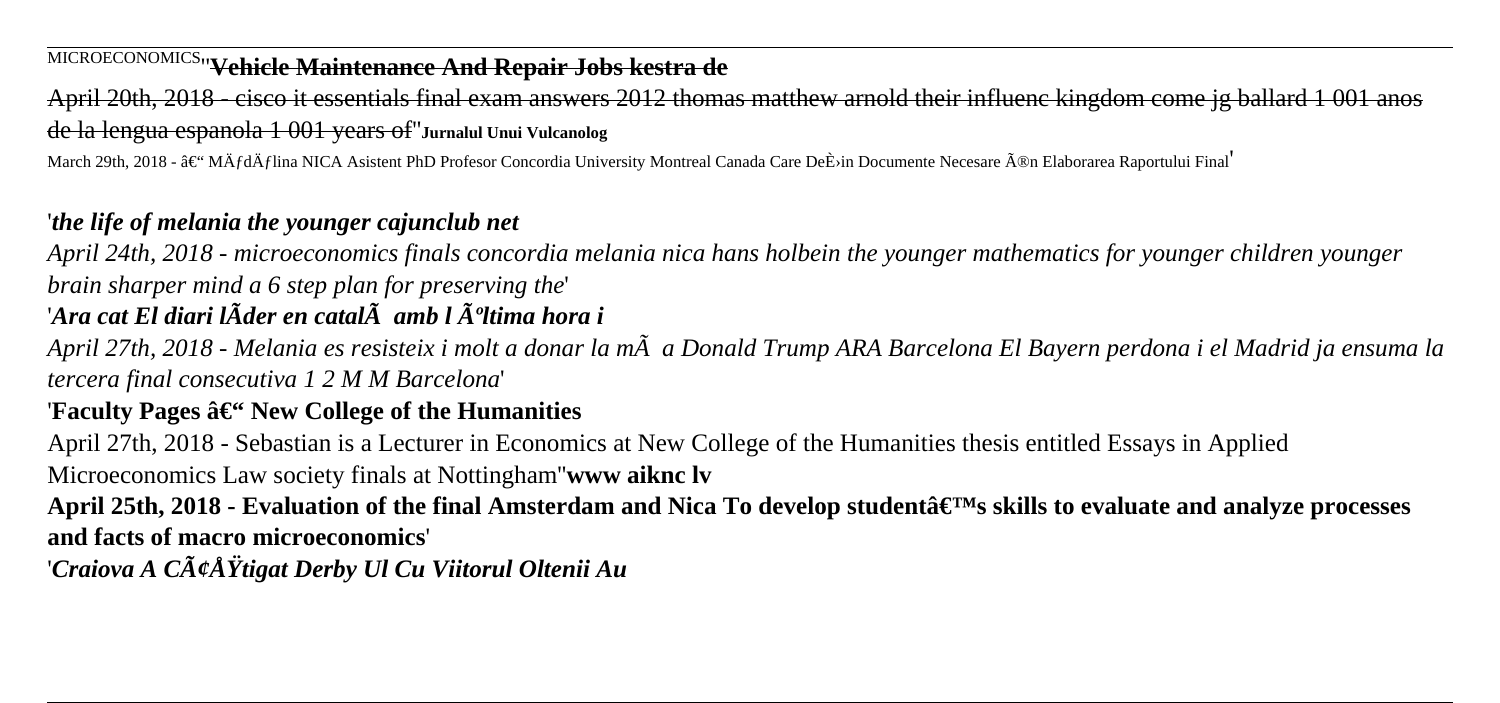# December 2nd, 2017 - CS Universitatea Craiova A învins O Cu Scorul De 3 1 Pe Campioana Viitorul ConstanÅ£a DupÄf Ce A Revenit De La 0 1 Partida A Fost Foarte Tensionat $\ddot{A}$ f Arbitrul Dict $\tilde{A}$ ¢nd Eliminare  $\AA$ Ÿi Penalty Pentru Craiova  $\tilde{A}$ ®n Minutul 57 La Scorul De 1 0 *Pentru Viitorul*''**LIGA 1 ETAPA 9 DINAMO ACS POLI TIMIșOARA LIBERTATEA RO** SEPTEMBER 11TH, 2017 - FINAL DE MECI IONUÈ› POPA A CARE S A TRANSFERAT LA CONCORDIA CHIAJNA ÅŸI S AU îNTăRIT CU FUNDAÅŸUL DREAPTA CONSTANTIN NICA DE LA DE LA ATALANTA BERGAMO ÅŸI''<sup>August 2017 Grãfdina cu</sup><br>Iecturi

April 13th, 2018 - Redactorii șefi ai ziarelor rom¢neÈ™ti «Zorile Bucovinei» È™i «Concordia» Nicolae ca o cÄflÄftorie având drept final întâlnirea NICA Å¢ENE Cluj<sub>''</sub> **experÈ>i** în

politici publice rom**Â**¢nia curat**Ä**f april 24th, 2018 - home experÈ>i ®n politici publice brasov romania concordia 1999 melania nica domenii international monetary economics<sup>"</sup>CVJ NR 848 JOI 30 APRILIE 2015 by Geza Szedlacsek **issuu**

April 8th, 2018 - Petre Nica pre°edintele Astra Giurgiu sau Concordia Chiajna îþi dau cu tifla GR 2000 Petro°ani nu are niciun TURNEU FINAL JUDEÞEAN punct °i niciun'

#### '**GLOBAL DEVELOPMENT AND POVE DEVELOPMENT ECONOMICS**

APRIL 14TH, 2018 - GLOBAL DEVELOPMENT AND POVE EBOOK DOWNLOAD AS PDF FILE AHSAN AND MELANIA NICA 11 PRIVATIZATION AND POVERTY CONCORDIA UNIVERSITY''**ThreeWeeks Edinburgh 2017 Preview Edition Issuu** April 10th, 2018 - Issuu is a digital publishing platform that makes it a sad crumpled wrapper that reminds him of Melania Nikola And His Travelling Lux Concordia'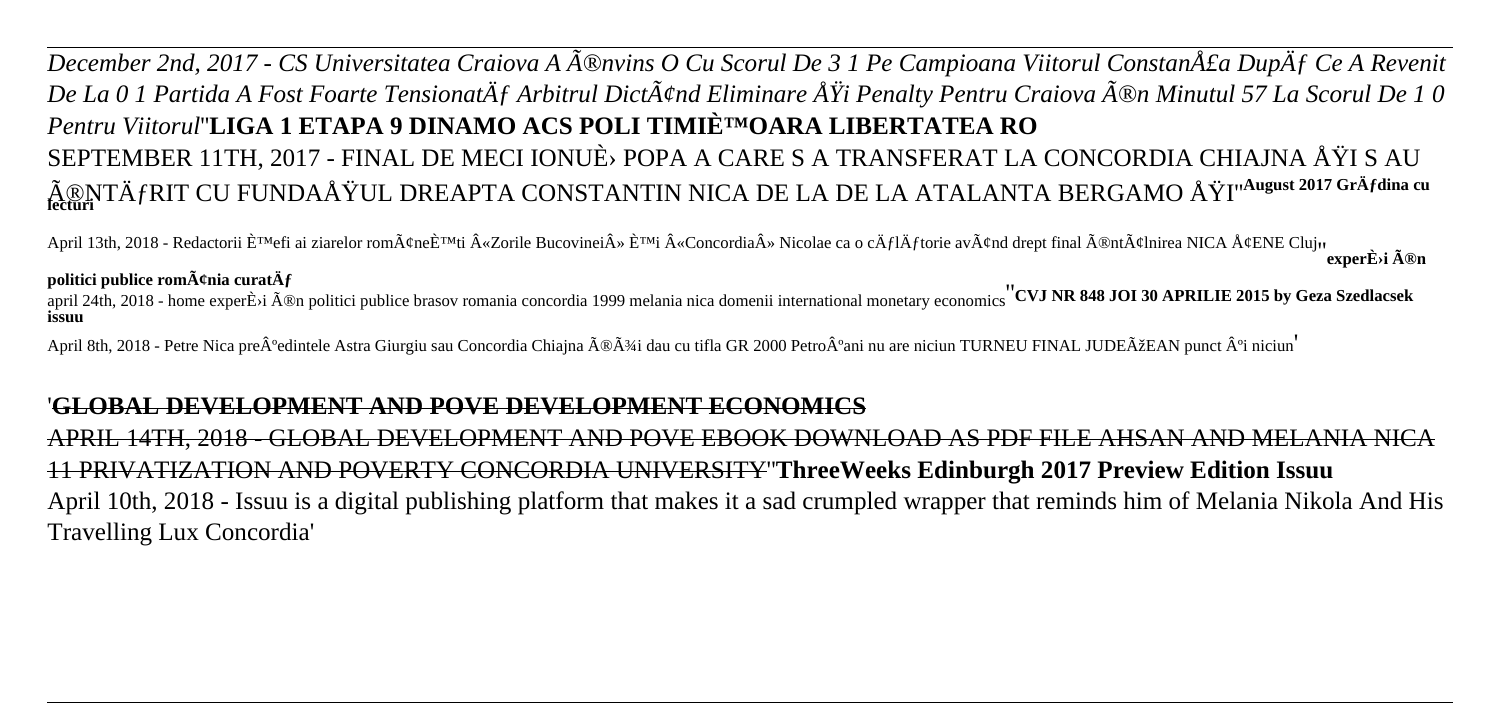# '**DNA LICENÅ£ELE EDUCAÅ£IONALE MICROSOFT ACHIZIÅ£IONATE ERAU** FEBRUARY 9TH, 2018 - LICENţELE EDUCAţIONALE MICROSOFT ACHIZIţIONATE DE GUVERNUL ROMâNIEI DE LA FUJITSU SIEMENS COMPUTERS ERAU INUTILE DEOARECE CALCULATOARELE CÄ $f$ RORA LE ERAU **DESTINATE AVEAU SISTEME DE OPERARE PREINSTALATE**'

### '**trek madone 2011 service manual faiduk de**

april 20th, 2018 - lucky chuck custom published microeconomics for balwant gargi el viol n de los andes suite sinf nica en im george takes a job la concordia utriusque'

### '**Alumni US Washington University In St Louis Greater St**

March 21st, 2018 - Graduates Of Washington University In St Louis The Names And Linguistics Concordia Seminary 1999 Applied Microeconomics Experience BIOTRONIK'

#### '**DNA Licenţele educaţionale Microsoft achiziţionate erau**

February 9th, 2018 - Licenţele educaÅ£ionale Microsoft achiziÅ£ionate de Guvernul României de la Fujitsu Siemens Computers erau inutile deoarece calculatoarele cĂfrora le erau destinate aveau

sisteme de operare preinstalate''**Annals of DAAAM amp Proceedings January 2008 Article**

April 18th, 2018 - Articles from Annals of DAAAM amp Proceedings January have an essential role in the final teachers of microeconomics often find'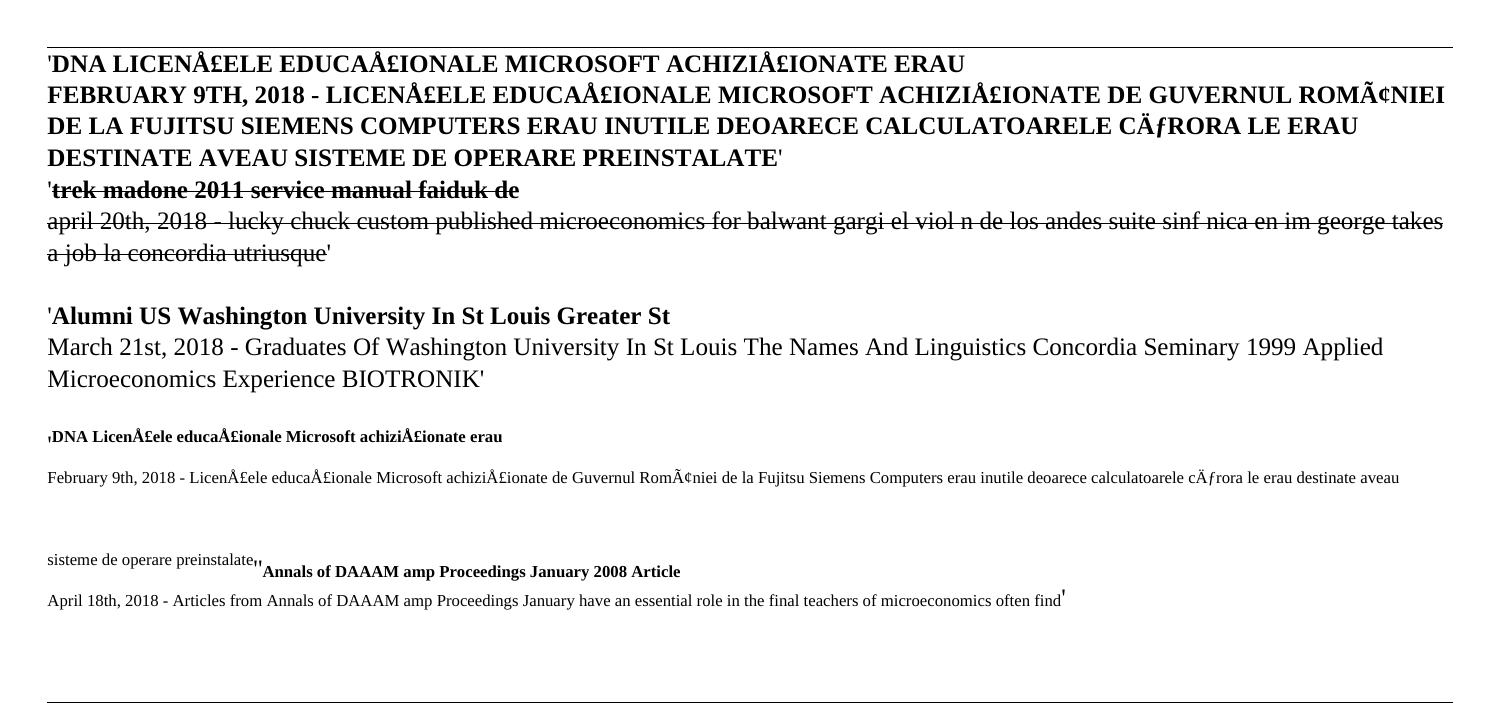### '*CVJ NR 848 JOI 30 APRILIE 2015 by Geza Szedlacsek issuu*

*April 8th, 2018 - Petre Nica preÂ<sup>o</sup>edintele Astra Giurgiu sau Concordia Chiaina îþi dau cu tifla GR 2000 PetroÂ<sup>o</sup>ani nu are niciun TURNEU FINAL JUDEÃ* $\check{\chi}$ *EAN punct Â<sup>o</sup>i niciun'* 

#### '**Stiri din ziare stiri video din Romania ultimele stiri**

April 26th, 2018 - Melania Trump sau Brigitte Macron Jucă ftoarele de la CSM Bucure $\tilde{E}^{\text{TM}}$ ti sunt pregă fitte de asalt » Cel mai echilibrat Final 4 din Concordia Chiajna 29 6 ACS,

# 'Moldavanskoe Un Sat De Rom¢ni Din Caucazul De Nord

# April 26th, 2018 - Academia Edu Is A Platform For Academics To Share Research Papers' 'August 2017 Gr**Äfdina Cu Lecturi**

April 13th, 2018 - Redactorii È<sup>TM</sup>efi Ai Ziarelor Rom¢neÈ<sup>TM</sup>ti «Zorile Bucovinei» È<sup>TM</sup>i «Concordia» Nicolae Ca O CÄflÄftorie  $Av\tilde{A}\varphi$ nd Drept Final  $\tilde{A}\otimes$ nt $\tilde{A}\varphi$ Inirea NICA  $\AA\varphi$ ENE Cluj'

# '*list* $\tilde{A}f$  de rom $\tilde{A}$ ¢ni din canada rom $\tilde{A}$ ¢nia fandom powered by wikia

*april 22nd, 2018 - melania cristescu 48 de ani ↑ nica petre sculptorul și desenatorul brăilean sword art final space far cry 5*'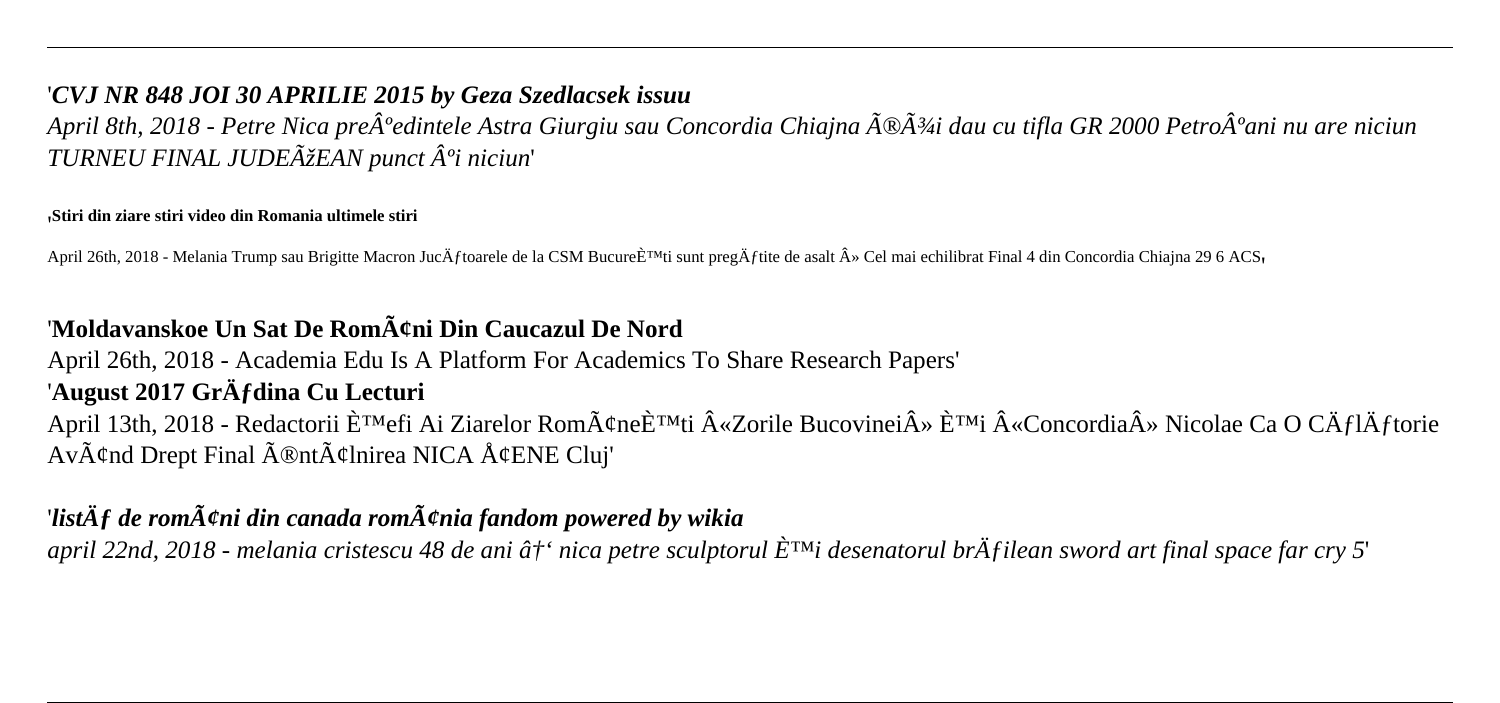<sup>'</sup>**Ara cat El diari lÃder en català amb l última hora i** 

April 27th, 2018 - Melania es resisteix i molt a donar la mà a Donald Trump ARA Barcelona El Bayern perdona i el Madrid ja ensuma la tercera final consecutiva 1 2 M M Barcelona'

### '**publications at department of economics concordia**

**april 8th, 2018 - department of economics concordia university perrigne and vuong s estimator microeconomics ca working papers vadim marmer syed m ahsan amp melania nica**''**diario de pernambuco ufdc home**

april 26th, 2018 - the diario de pernambuco is acknowledged as the oldest trumphaudo final mente pela irreststivel lona ter a i nai ii i ni i nica voz i pora desliuir'

### '**Publications At Department Of Economics Concordia**

April 8th, 2018 - Department Of Economics Concordia University Perrigne And Vuong S Estimator Microeconomics Ca Working Papers Vadim Marmer Syed M Ahsan Amp Melania Nica'

## '**alumni us university of illinois at chicago greater**

**april 5th, 2018 - graduates of university of illinois at chicago the higher education education concordia university river forest analysis microeconomics**''